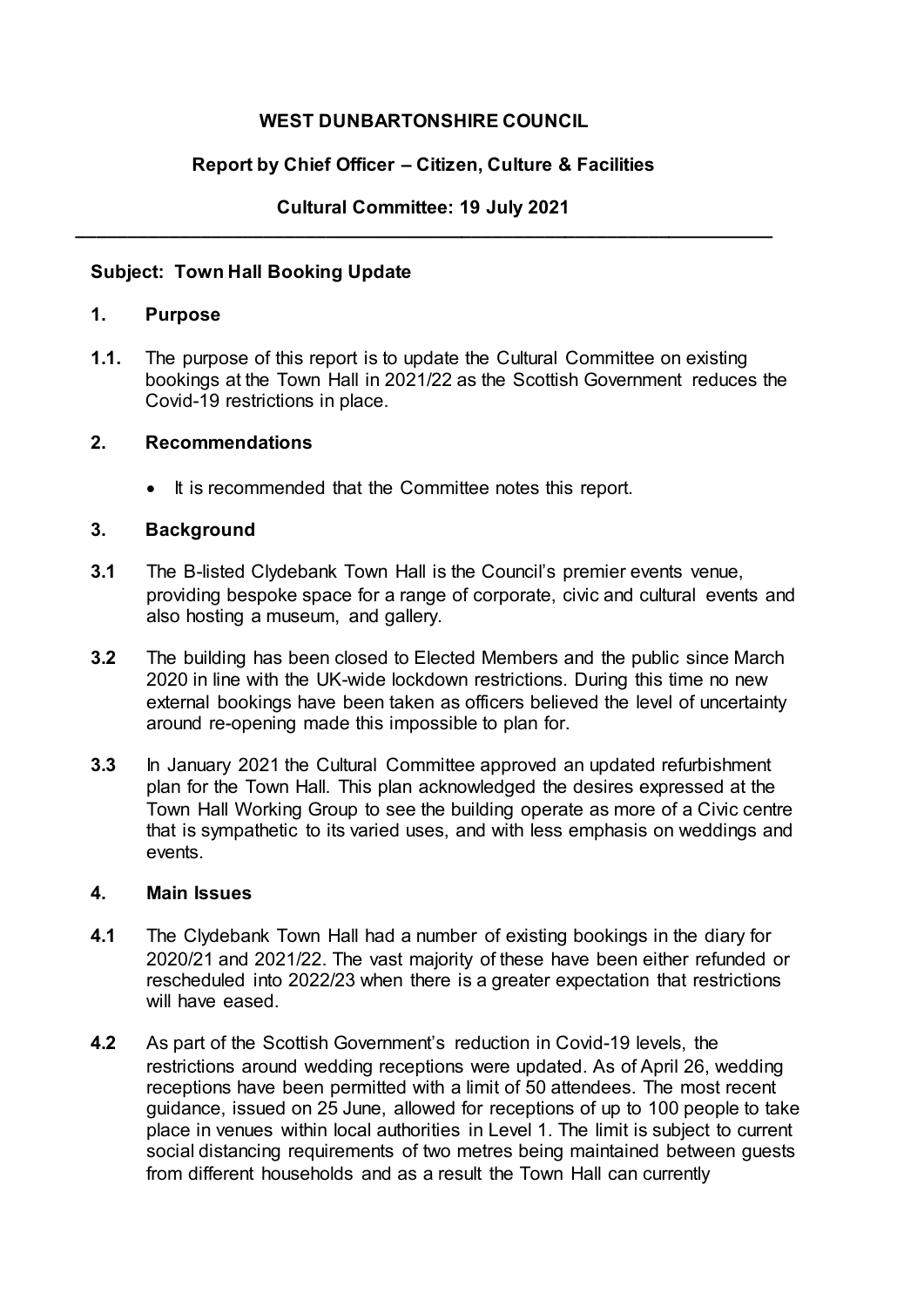accommodate up to 60 attendees. A move to Level 0 will see the limit on guests attending wedding receptions increase to 200, subject to capacity limits, and social distancing reduced to one metre. Under these circumstances, it is expected the Town Hall could accommodate up to 120 guests. There are a number of other restrictions for such events around face-masks, as well as no dancing, no welcome/receiving line to greet guests, and guidance to avoid activities that involve objects being touched by several people such as the signing of guest books and polaroid camera stations/photo booths.

**4.3** A number of couples with existing bookings at the Town Hall have decided to proceed with ceremonies/receptions under these restrictions. To facilitate these events, officers undertook risk assessments to ensure the safe delivery of the bookings for employees and guests. These have been approved by the Council's Health and Safety service and been reviewed by Trade Union colleagues.

| <b>Date</b>        | <b>Event</b>       | <b>Guests</b>            |
|--------------------|--------------------|--------------------------|
| Friday, 25 June    | Ceremony           | 10                       |
| Wednesday, 30 June | Ceremony           |                          |
| Saturday, 3 July   | Ceremony/Reception | 40 ceremony<br>$+20$ for |
|                    |                    | reception                |

**4.4** Since June 25 the following bookings have been delivered:

The events have passed off without any significant issues and there is no evidence of any Covid-19 cases being linked to activity at the venue.

**4.5** The following bookings remain in the Clydebank Town Hall diary for 2021/22:

| <b>Date</b>            | <b>Event</b>       | <b>Guests</b> |
|------------------------|--------------------|---------------|
| Saturday, 14 August    | Ceremony/Reception | 45            |
| Saturday, 25 September | Ceremony/Reception | 150           |
| Sunday, 3 October      | Reception          | 150           |
| Saturday, 9 October    | Ceremony/Reception | 50            |
| Saturday, 16 October   | Ceremony/Reception | 45            |

The total income that would be achieved from these five events is estimated at £18,500

- **4.6** The Town Hall has a legal obligation to fulfil these bookings as an existing contract is in place between the individuals and the Council. The Scottish Government Covid-19 guidance allows for the events to proceed, and risk assessments are in place to protect employees and guests.
- **4.7** A number of other private commercial venues in West Dunbartonshire have reopened for wedding receptions following the Scottish Government guidance in April 2021.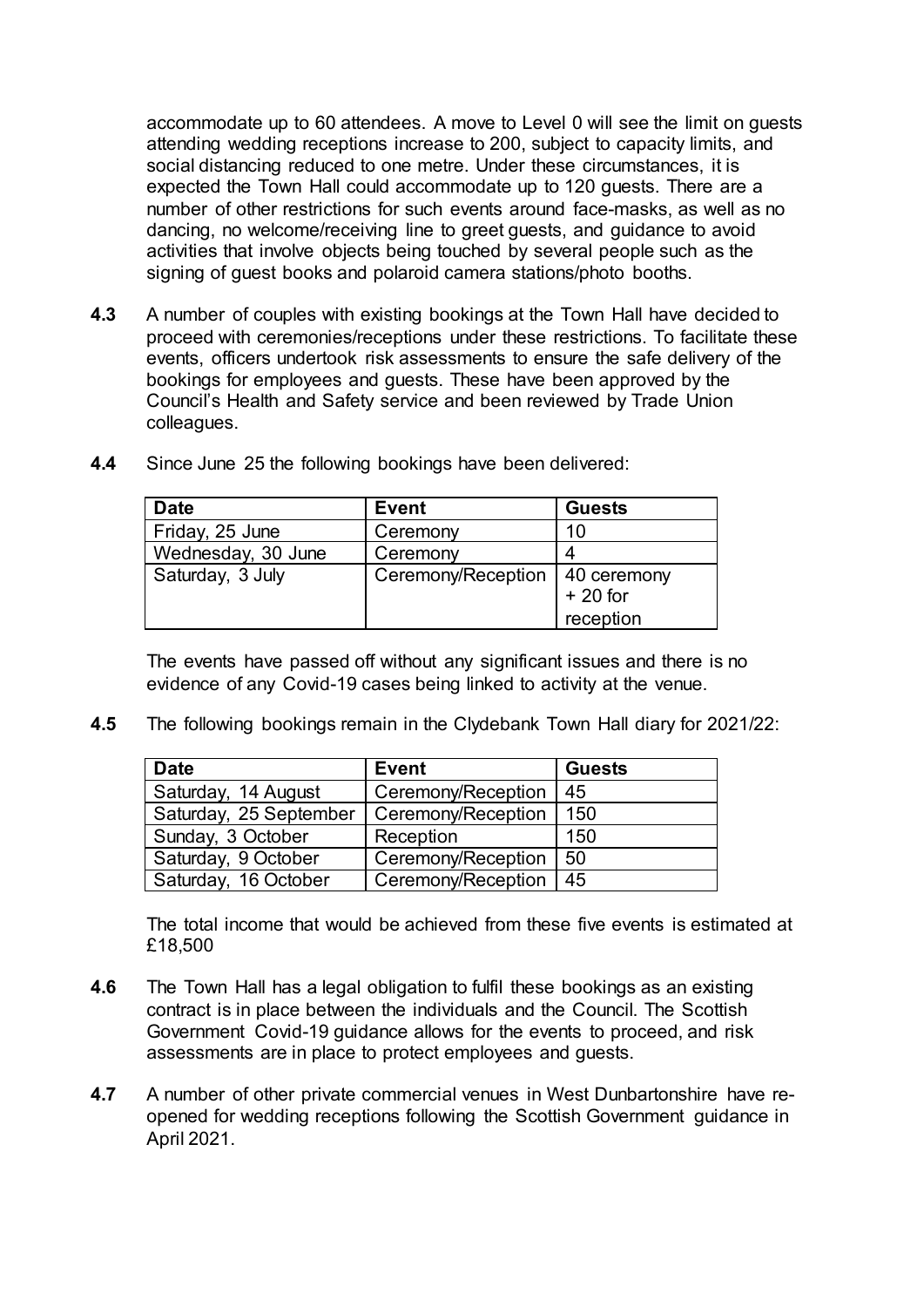**4.8** The Town Hall is currently closed to Elected Members and most Council employees. This is in line with the Scottish Government guidance that a "phased and limited return to offices" could begin once areas move to Level 0. The Council is currently working on restart plans for offices as new guidance from the Scottish Government is issued. The Town Hall will be included as part of any restart plan for offices by the Council.

## **5. People Implications**

**5.1** This report is for noting so there are no direct people implications.

## **6.1 Financial & Procurement Implications**

**6.2** There are no financial and procurement implications linked to this report.

#### **7.1 Risk Analysis**

**7.2** This report is for noting and does not propose any changes to existing policy or procedure so there are no risk implications.

## **8.1 Equalities Impact Assessment (EIA)**

**8.2** This report is for noting and does not propose any changes to existing policy or procedure so there is no requirement for an EIA screening.

## **9.1 Consultation**

**9.2** This report has been consulted on with Legal Services, Procurement and Finance.

#### **10.1 Strategic Assessment**

- **10.2** The proposals within this report support the following strategic priorities:
	- Efficient and effective frontline services that improve the everyday lives of residents.

**Malcolm Bennie Chief Officer – Citizen, Culture, & Facilities Date: 12 July 2021**

**Person to Contact: Amanda Graham Strategic Communications, Culture and Performance Manager**

\_\_\_\_\_\_\_\_\_\_\_\_\_\_\_\_\_\_\_\_\_\_\_\_\_\_\_\_\_\_\_\_\_\_\_\_\_\_\_\_\_\_\_\_\_\_\_\_\_\_\_\_\_\_\_\_\_\_\_\_\_\_\_\_